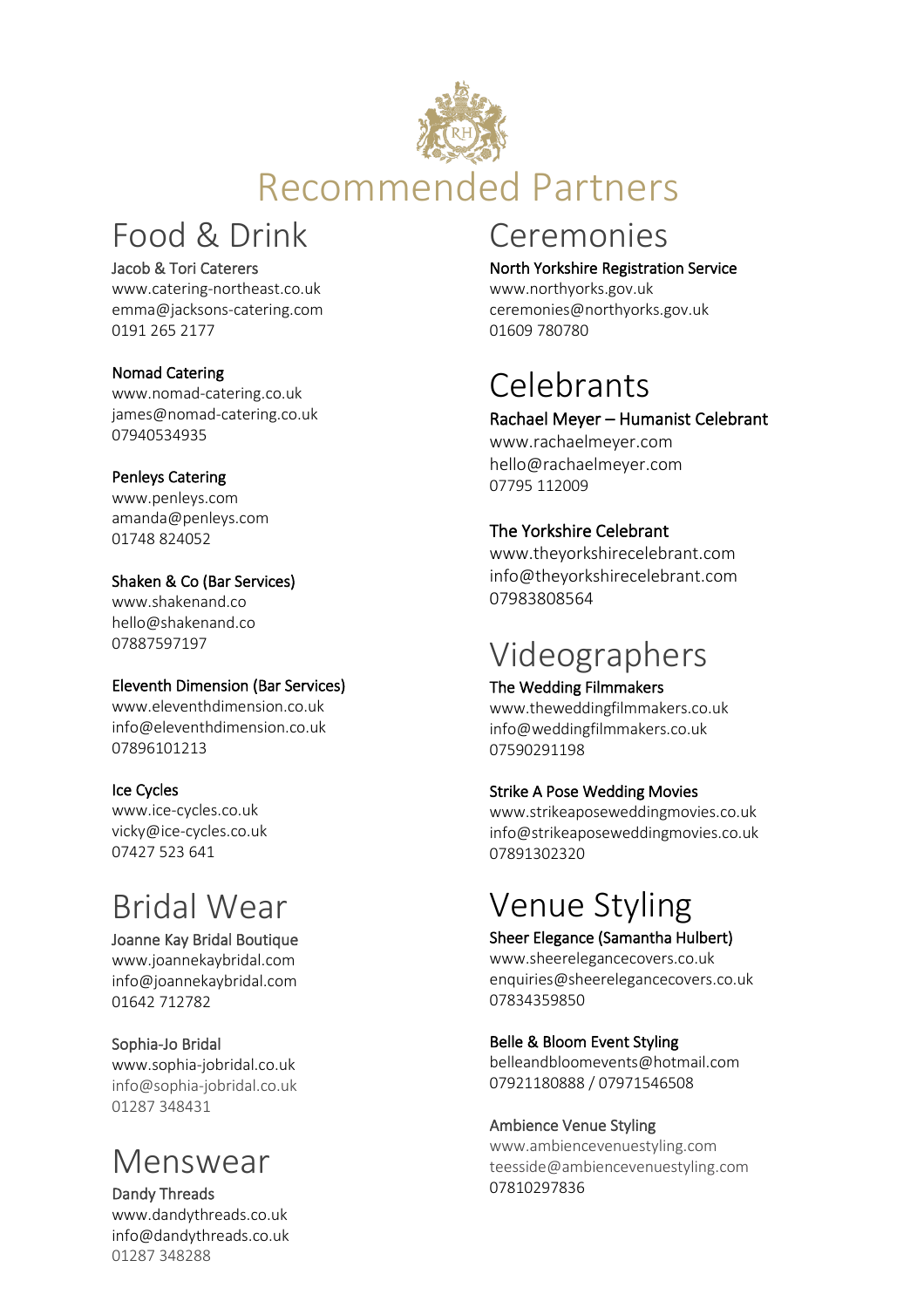

# Wedding Cakes

#### Sadie May Cakes (Sharon)

www.sadiemaycakes.co.uk sadiemaycakes@gmail.com 07948898438

#### Sara's Kitchen (Sara)

www.saraskitchen.co.uk [sara@saraskitchen.co.uk](mailto:sara@saraskitchen.co.uk) 07837399003

#### Claire's Artistic Licence Cakes

[Claire.walker.cakes@gmail.com](mailto:Claire.walker.cakes@gmail.com) 07739025874

## Florists

#### The Countryside Florist (Rebecca)

[www.thecountrysideflorist.net](http://www.thecountrysideflorist.net/) thecountrysideflorist@live.co.uk 01287 652808

#### The Flower Bee

[www.katiebees.shop](http://www.katiebees.shop/) [info@theflowerbeeflorist.co.uk](mailto:info@theflowerbeeflorist.co.uk) 01642 941880

#### Flowerhouse

[www.flowerhouseuk.com](http://www.flowerhouseuk.com/) [hartburn@flowerhouseuk.com](mailto:hartburn@flowerhouseuk.com) 01642 588888

#### Flowers by Nattrass

[www.flowersbynattrass.com](http://www.flowersbynattrass.com/) sally@flowersbynattrass.com 01325 467154

#### The Flower Room Yarm

www.theflowerroomyarm.co.uk nicola@theflowerroomyarm.co.uk 01642 909002

# Photographers

#### Carla Whittingham Photography

www.carlawhittingham.co.uk hello@carlawhittingham.co.uk 07906660167

#### Charlotte Eve Photography

[www.charlotteevephotography.com](http://www.charlotteevephotography.co.uk/) charlotte@evephotography.co.uk 07739666595

#### Emma Marie Photography

[www.emmamariephotography.co.uk](http://www.emmamariephotography.co.uk/) emmamariephotographyuk@gmail.com

### Carro Studio

www.carrostudio.com [info@carrostudio.com](mailto:info@carrostudio.com) [07775914711](tel:07775914711)

#### Matthew Nguyen

[www.mnphoto.co.uk](http://www.mnphoto.co.uk/) MNphoto.co.uk@gmail.com 07809368109

#### Gary Walsh Photography

[www.garywalsh.co.uk](http://www.garywalsh.co.uk/) studio@garywalsh.co.uk 01642 355205

#### Georgina Harrison Photography

www.georginaharrisonphotography.co.uk georginaharrison@me.com 07734101181

#### Joe Dodsworth Photography

[www.JoeDodsworth.co.uk](http://www.joedodsworth.co.uk/) [smile@joedodsworth.co.uk](mailto:smile@joedodsworth.co.uk) 07971766574

### Paul Liddement

www.paulliddement.com liddementpaul@gmail.com 07920142277

#### Steven McDonald Photography

www.stevenmcdonaldphotography.com [hello@stevenmcdonaldphotography.com](mailto:hello@stevenmcdonaldphotography.com) 07900436790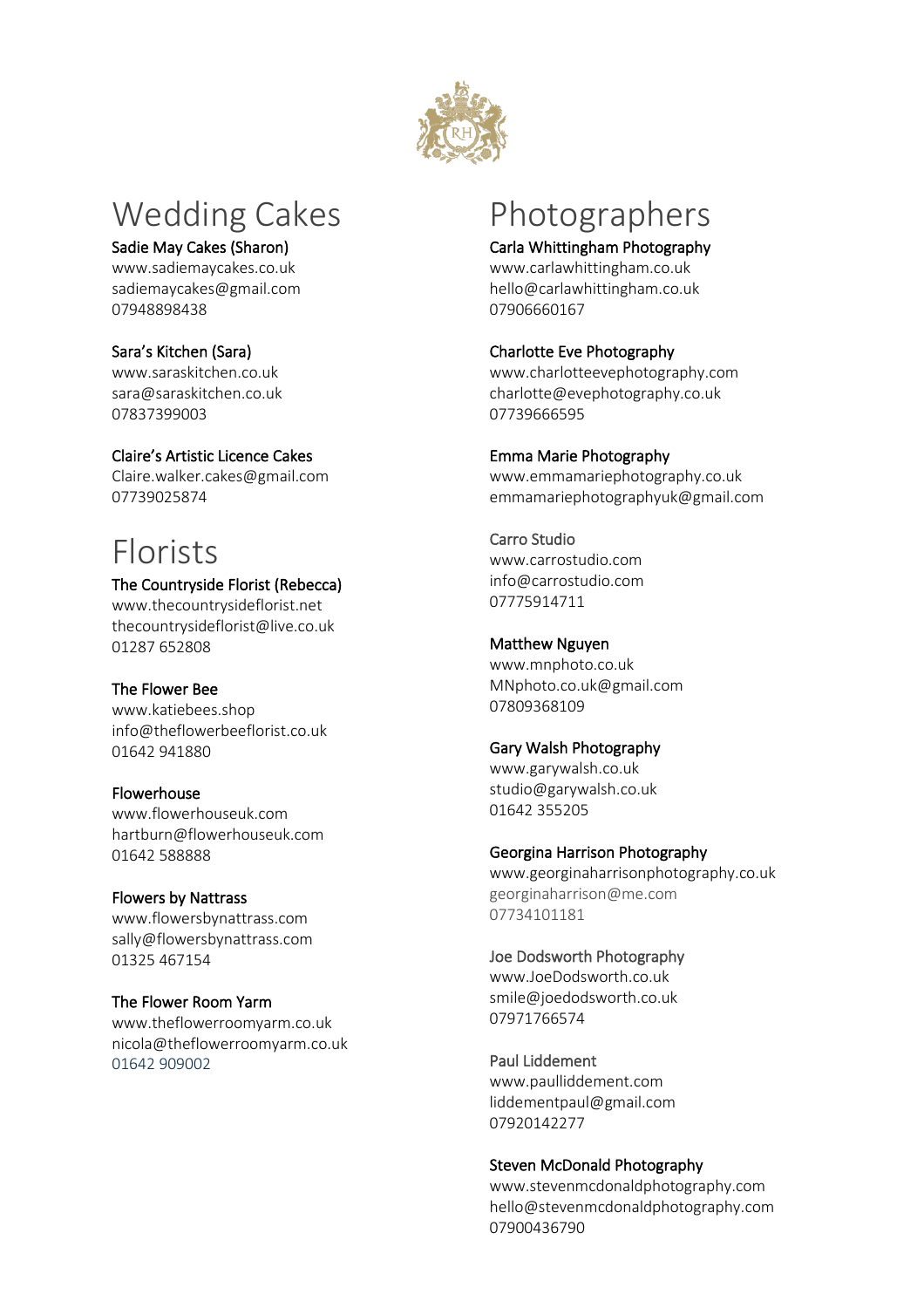

## Stationary

#### Rosewood Co

www.rosewoodco.com [info@rosewoodco.com](mailto:info@rosewoodco.com) 07950172381

#### Noble Fine Art

noblefineart.co.uk [info@noblefineart.co.uk](mailto:info@noblefineart.co.uk) 01325 378133

# Hair and Beauty

#### Eleanor Jayne Make Up Artistry

[www.eleanorjaynemakeupartistry.com](http://www.eleanorjaynemakeupartistry.com/) [ellierydermakeup@gmail.com](mailto:ellierydermakeup@gmail.com) 07502331227

#### Emily Vickers Makeup & Beauty

[www.emilyvickersmakeupandbrauty.book.app](http://www.emilyvickersmakeupandbrauty.book.app/) [makeupbyemilyvickers@hotmail.com](mailto:makeupbyemilyvickers@hotmail.com)

Jo Leversuch www.makeupbyjo.co.uk [jo@makeupbyjo.co.uk](mailto:jo@makeupbyjo.co.uk) 07815835211

## Heather Francessca Pro Makeup Artist

07540241930

### L.A. Hair of Yarm

07530029851

# Wedding Cars

#### Classic Wedding Cars

[www.classic-wedding-cars.co.uk](http://www.classic-wedding-cars.co.uk/) [nealhuitson@hotmail.com](mailto:nealhuitson@hotmail.com) 07721771113

#### Yorkshire Vehicle Hire

www.yorkshirevehiclehire.co.uk info@yorkshirevehiclehire.co.uk [07712660372](tel:07712660372)

## Live Music

AMV Live Music Agency [www.amvlivemusic.com](http://www.amvlivemusic.com/)

Pluck Music Agency (Samantha Durnan) www.pluckmusicagency.com 07951490248

#### Abigail Hall, Singer & Pianist [abigailjadehall@gmail.com](mailto:abigailjadehall@gmail.com)

07943770491

### Abi Alton, Singer & Musician

[www.abialton.co.uk](http://www.abialton.co.uk/) 01287 631537

#### Sarah Paterson, Harpist

[www.sarahpatersonharp.com](http://www.sarahpatersonharp.com/) [sarah.paterson@hotmail.com](mailto:sarah.paterson@hotmail.com) 07729865666

#### Northern String Quartet

[www.northernstringquartet.com](http://www.northernstringquartet.com/) [northernstringquartet@gmail.com](mailto:northernstringquartet@gmail.com) 07904812238